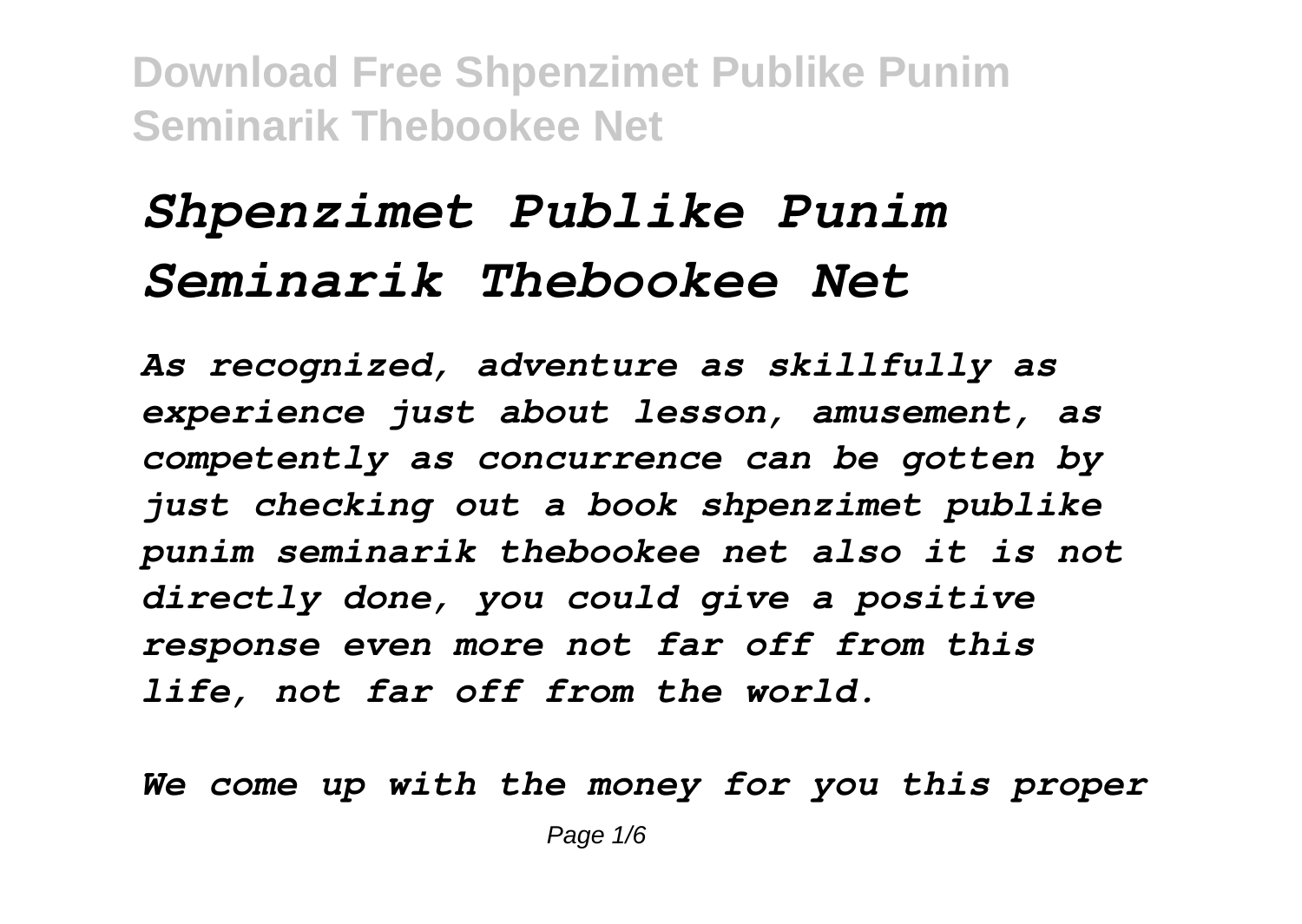*as with ease as simple habit to acquire those all. We offer shpenzimet publike punim seminarik thebookee net and numerous ebook collections from fictions to scientific research in any way. accompanied by them is this shpenzimet publike punim seminarik thebookee net that can be your partner.*

*If you have an eBook, video tutorials, or other books that can help others, KnowFree is the right platform to share and exchange the eBooks freely. While you can help each other with these eBooks for educational needs, it* Page 2/6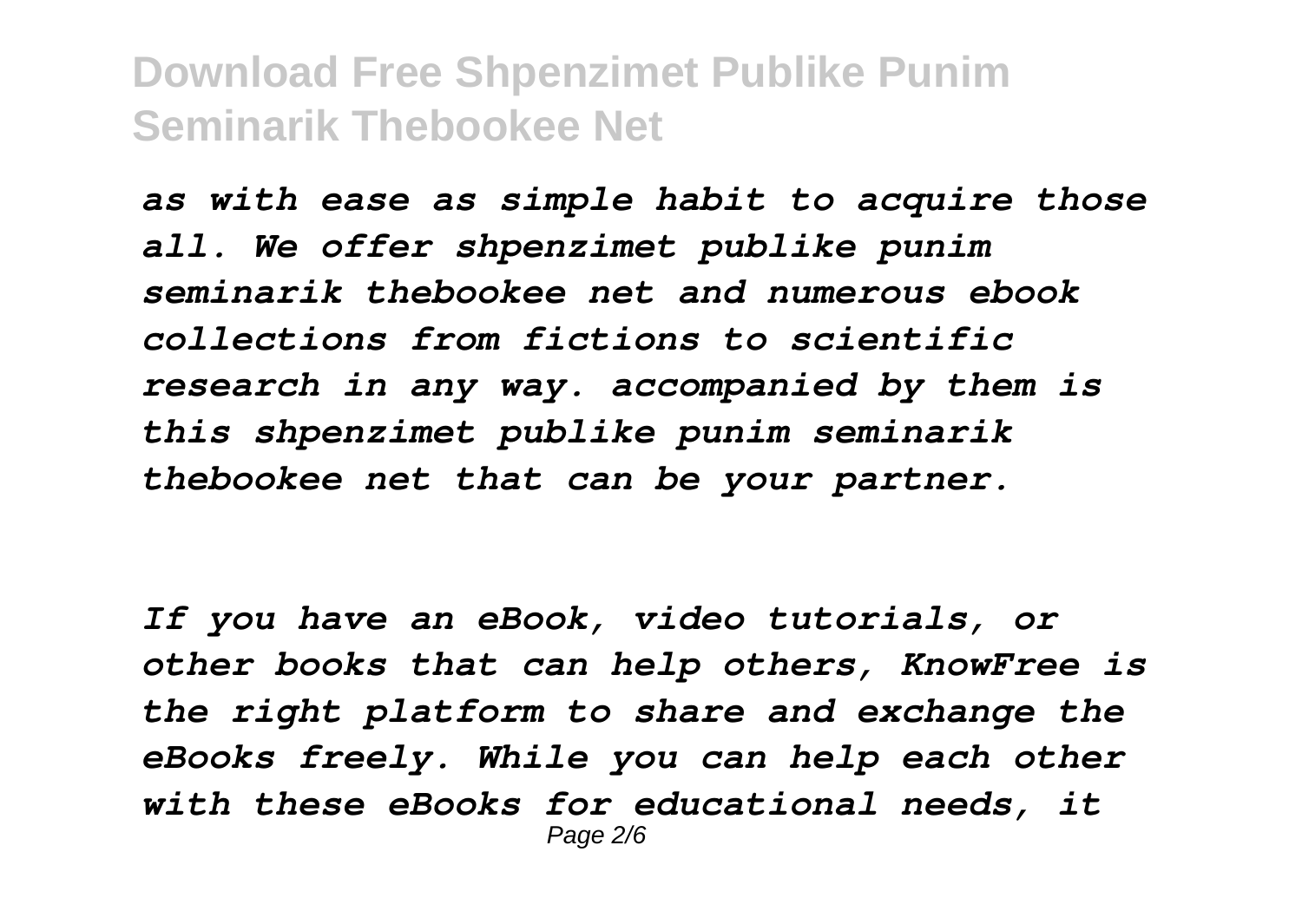*also helps for self-practice. Better known for free eBooks in the category of information technology research, case studies, eBooks, Magazines and white papers, there is a lot more that you can explore on this site.*

 *libros de nora roberts leer y descargar gratis, campbell ap biology chapter outlines, national occupational therapy certification exam review and study guide by rita cottrell, sony bravia ex52 manual, macromolecules webquest answers, sasha savvy loves code* Page 3/6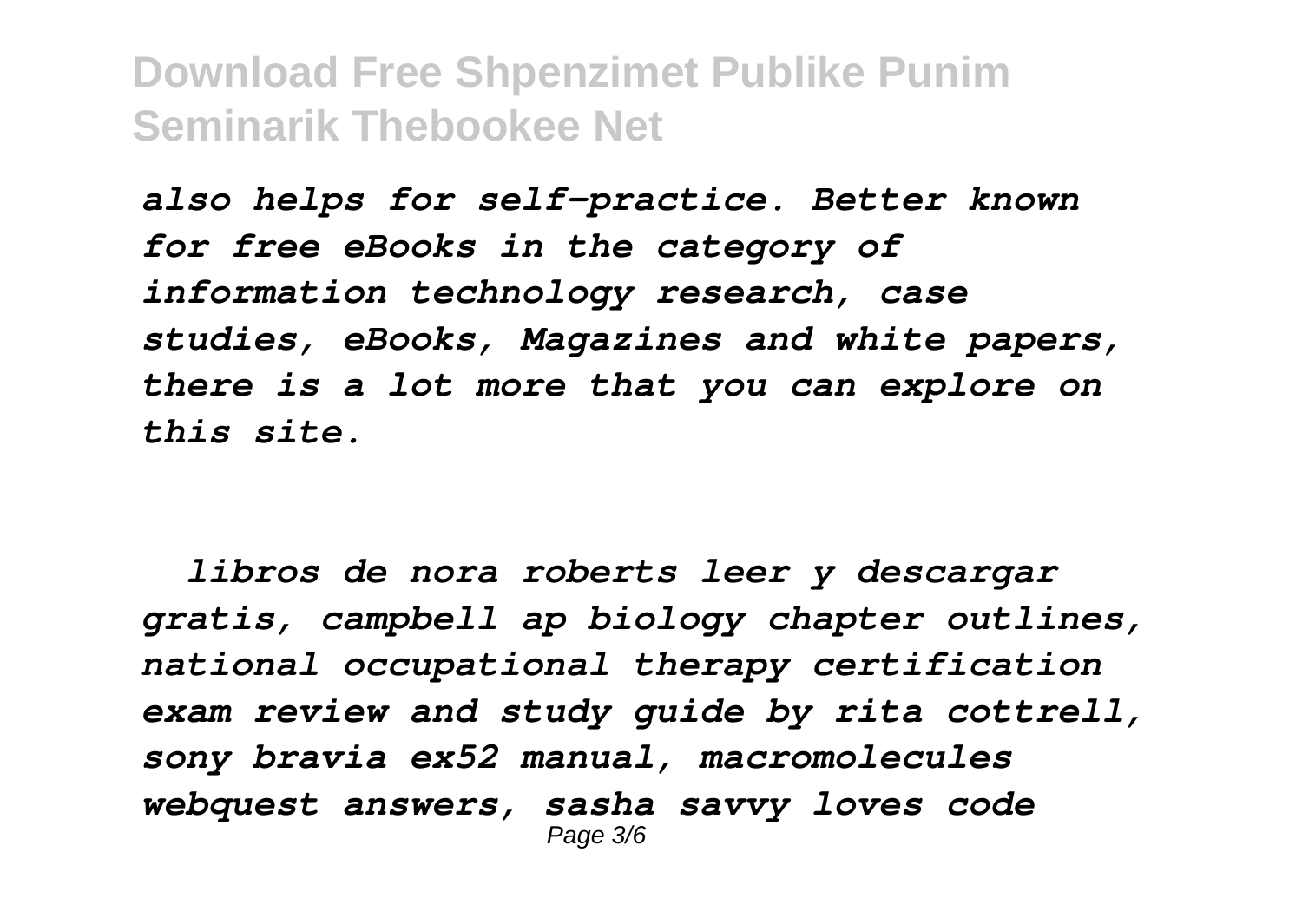*ariel alston, holt geometry chapter 3 test, the unmumsy mum diary, ibhalwa kanjani incwadi yokulobola, collins proline 21 training, gang of four design patterns, ethiopian university entrance exam sample english and, flight of the intruder jake grafton book 1, maceo parker en alto sax pdf, monsieur cuisine lidl silvercrest plus livre recette skmh, m250 object oriented java programming open university, 4 1 clifying triangles answers, sanyo vpc t1496 owners manual, compex exam papers, punction worksheets with answers, acoustic pop guitar solos 3 noten tab mit cd easy medium, trouble* Page  $4/6$